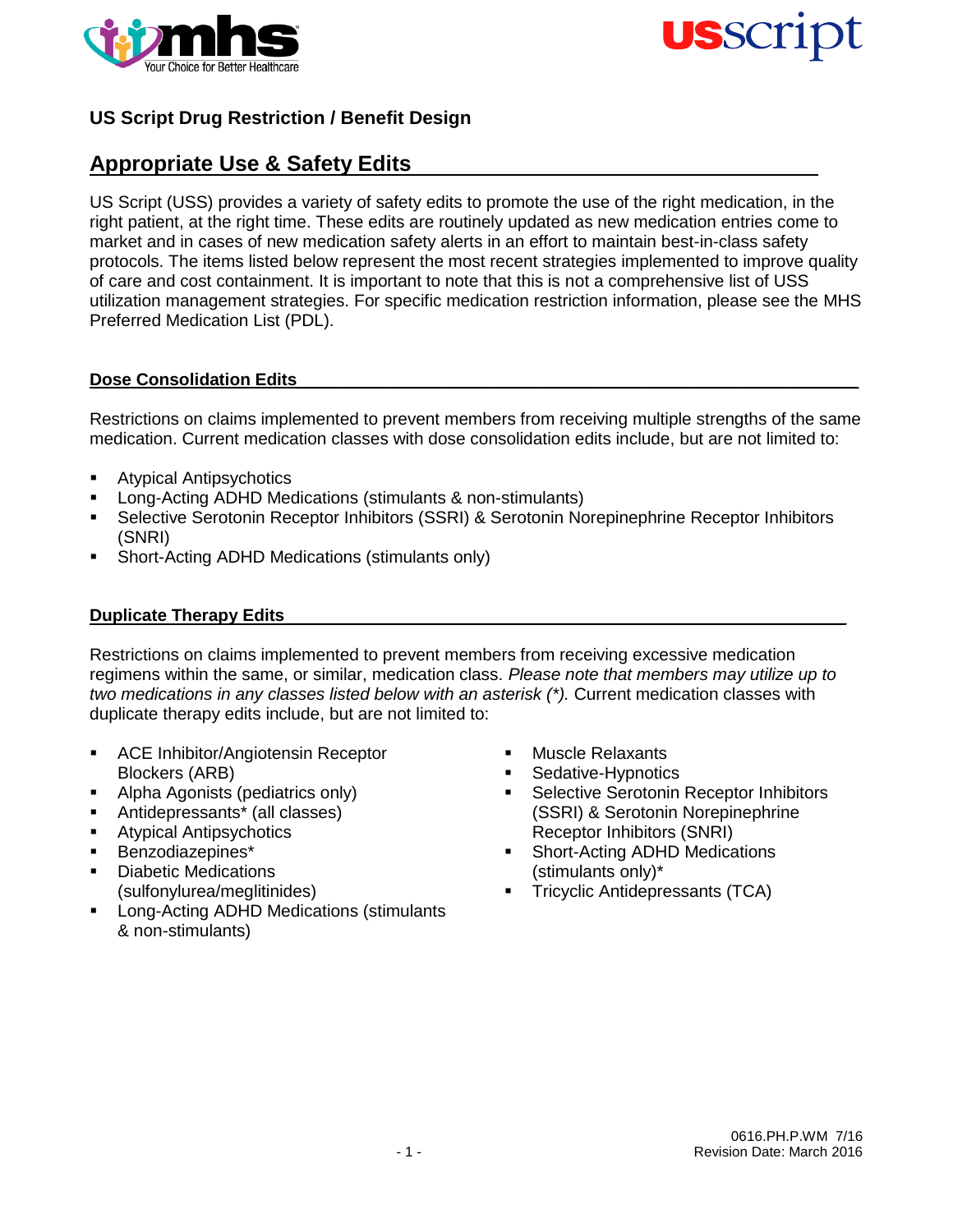



#### **Fraud and Abuse Edits**\_\_\_\_\_\_\_\_\_\_\_\_\_\_\_\_\_\_\_\_\_\_\_\_\_\_\_\_\_\_\_\_\_\_\_\_\_\_\_\_\_\_\_\_\_\_\_\_\_\_\_\_\_\_\_\_\_\_\_\_

Restrictions on claims implemented to assist in limiting opioids to prevent potentially inappropriate utilization. Current medication classes with fraud and abuse edits include, but are not limited to:

 Detox Agents & Opioid (prevents members from receiving detox agents when opioid use is ongoing)

#### Gender Edits

Restrictions on claims implemented to prevent patients from receiving certain medications which are only approved for a specific gender. Current medication classes with gender edits include, but are not limited to:

- Hormone Replacement Therapy (HRT)
- **Contraceptives**
- **Prenatal vitamins**

#### Lower Age Limits

Restrictions on age implemented to prevent children from utilizing medications below FDA recommended age limits. Current medication classes with lower age limits include, but are not limited to:

- **Atypical Antipsychotics**
- **Benzodiazepines**
- **Long-Acting ADHD Medications (stimulants)** & non-stimulants)
- **Migraine Rescue Medications (triptans &** non-triptans)
- **Sedative-Hypnotics**
- Short-Acting ADHD Medications (stimulants only)
- Smoking Deterrents

#### Upper Age Limits

Restrictions on age implemented to prevent adults from receiving medications commonly indicated for pediatric use only (without proper documentation of diagnosis) or for pregnancy (generally under age 45). Current medication classes with upper age limits include, but are not limited to):

- Long-Acting ADHD Medications (stimulants & non-stimulants)
- **Most chewable, liquid, and suspension formulations**
- Prenatal vitamins
- **Short-Acting ADHD Medications (stimulants only)**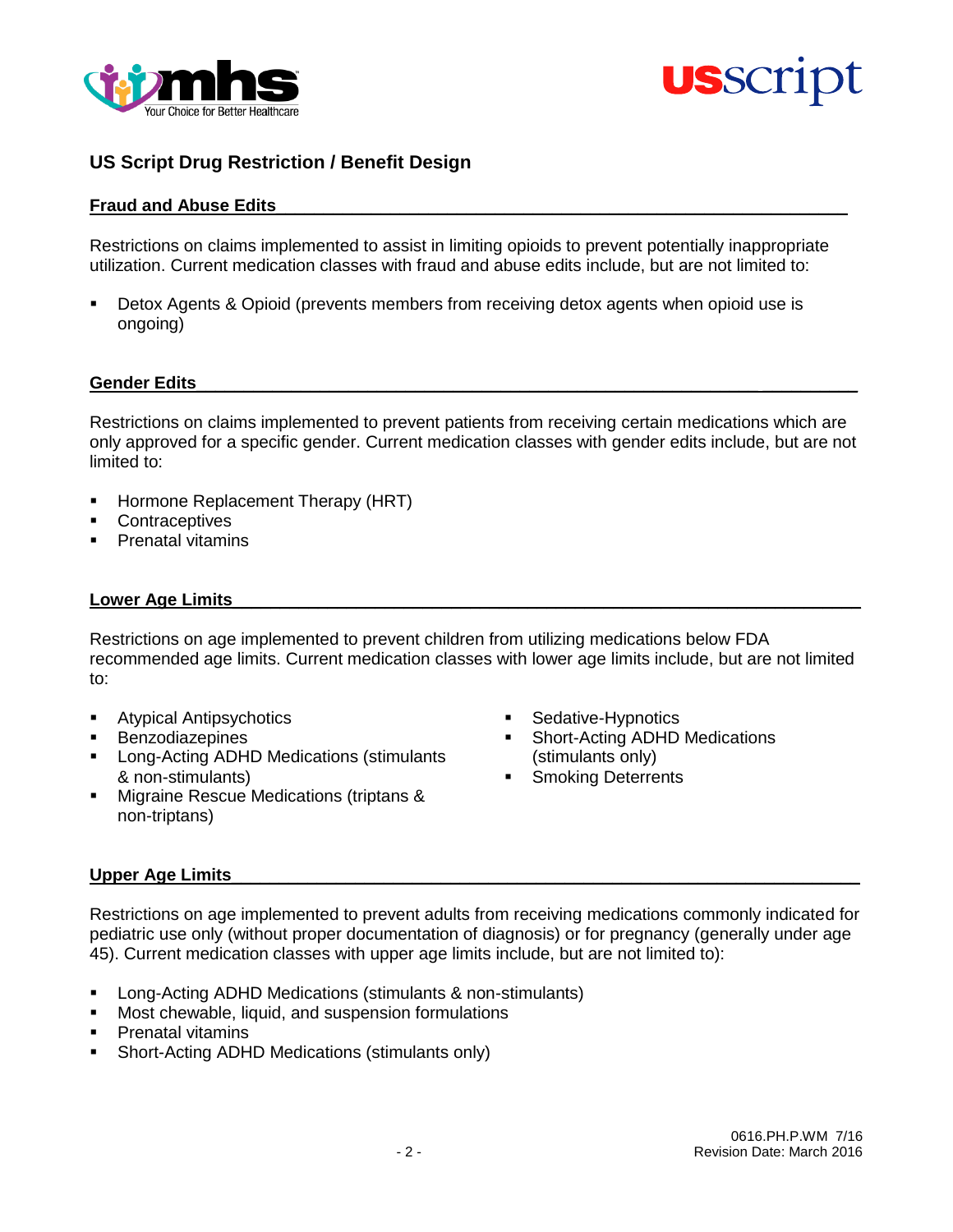



#### **Quantity Limits**

Restrictions on claim quantity per day implemented to prevent daily doses above FDA recommendations. Multiple medications within different medication classes have quantity limit requirements. Current medication classes with quantity limits include, but are not limited to:

- **Antibiotics**
- **Anti-Cholesterolemia Therapy**
- Antiemetics
- Antifungals
- **Anti-Hypertensives**
- Asthma Medications
- Cough & Cold Therapy
- **-** Diabetic Medications
- Gastrointestinal Treatment & Prophylaxis
- HIV Therapy
- Hormone Replace Therapy (HRT)
- Migraine Therapy
- Non-Steroidal Anti-Inflammatory Drugs (NSAID)
- Opioid Analgesics
- **Osteoporosis Therapy**
- Sedative/Hypnotics
- Skeletal Muscle Relaxants
- Topical Steroids

### Step Therapy Edits

Restrictions on claims implemented to steer members toward the preferred medication in a particular medication class. Current medication classes with step therapy restrictions include, but are not limited to:

- Aromatase Inhibitors (exemestane/letrozole)
- **Canagliflozin**
- Exenatide

 $\overline{a}$ 

- **Isotretinoin**
- Lodoxamide/Nedocramil Ophthalmic **Solution**

#### **Teratogenic Edits**

Restrictions on claims implemented to prevent female members from receiving potentially harmful medications prior to confirmation of pregnancy status. It is important to note that this list is not all inclusive of medications in FDA pregnancy categories<sup>1</sup> X and/or D. Furthermore, not all medications within the therapeutic categories listed below are categorized as pregnancy X and/or D.

*<sup>1</sup> Category D products are those where there is positive evidence of human fetal risk based on adverse reaction data from investigational or marketing experience or studies in humans, but potential benefits may warrant use of the medication in pregnant women despite potential*  risks. Category X products are those in which Studies in animals or humans have demonstrated fetal abnormalities and/or there is positive *evidence of human fetal risk based on adverse reaction data from investigational or marketing experience, and the risks involved in use of the medication in pregnant women clearly outweigh potential benefits.*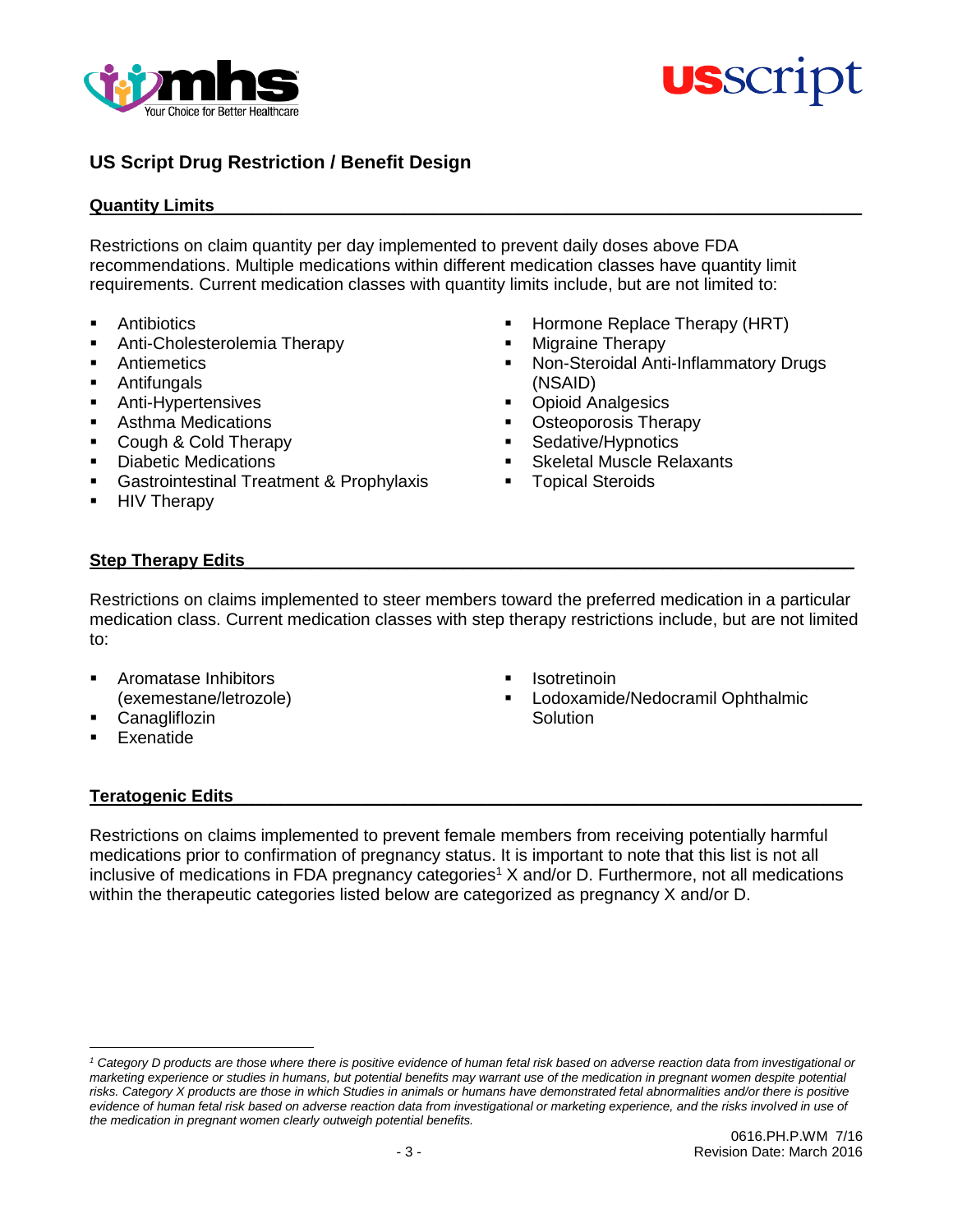



### **Pregnancy Category X (absolute fetal risk)**

- 5-Alpha Reductase **Inhibitors**
- Anabolic Steroids
- **Androgens**
- **Anorexiants**
- **Antineoplastics**
- **Coumadin Anticoagulants**
- **Endothelin Receptor Antagonists**
- **Hepatitis Agents**
- **HMG CoA Reductase Inhibitors**

### **Pregnancy Category D (risk outweighs benefit)**

- **ACE Inhibitors**
- **Alkylating Agents**
- **Aminoglycosides**
- **Antiandrogens**
- **Antiestrogens**
- **Antineoplastics**
- **Beta Blockers**
- **Gout Agents**
- **Nitiotic Inhibitors**

### **Pregnancy Category D (benefits may outweigh risks)**

- **Anticonvulsants**
- **Antiretrovirals**
- Antispasmodics
- **Antithyroid Agents**
- **Barbiturate Hypnotics**
- **Benzodiazepines**
- **Glucocorticoids**
- **Hydantoins**
- **Imidazole Antifungals**
- **Immunosuppressives**
- **E** Lithium
- **Non-Barbiturate Hypnotics**
- **Nigraine Agents**
- **Non-Barbiturate Hypnotics**
- Non-Steroidal Anti-Inflammatory Drugs (NSAID)
- **Progesterone Receptor Antagonists**
- **Progestins**
- Prostaglandins
- Retinoids
- **Stimulant Laxatives**
- **Potassium Sparing Diuretics**
- **Selective Serotonin** Reuptake Inhibitors
- **Sickle Cell Anemia Agents**
- **Smoking Deterrents**
- **Tetracyclines**
- **Thiazide & Thiazide Like Diuretics**
- **Tricyclic Antidepressants**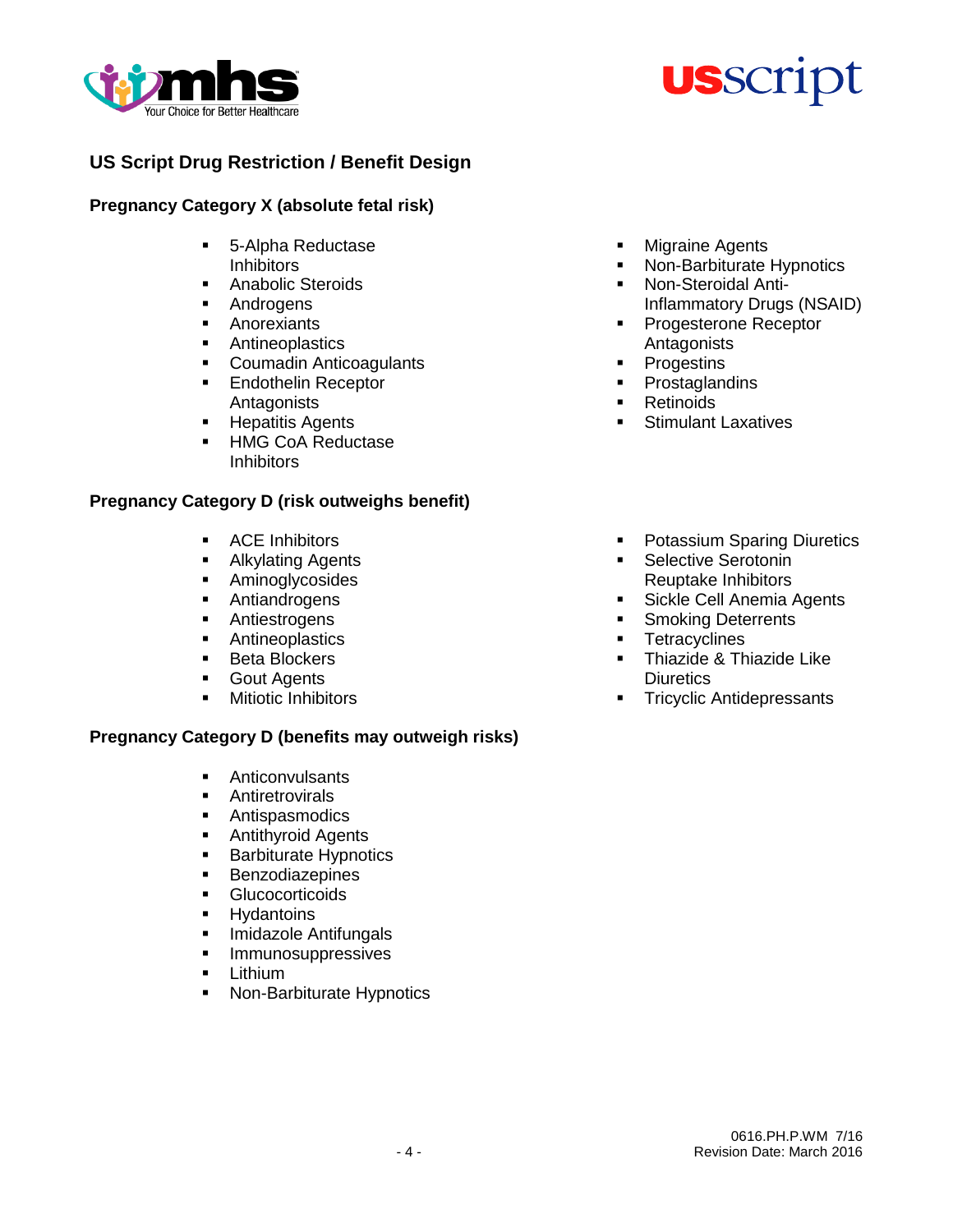



#### Safety Edits

Restrictions on claims implemented to prevent members from receiving combination medication regimens that are contraindicated or may be potentially toxic and life threatening. Current medications with safety edits include, but are not limited to:

### **Human Immunodeficiency Virus (HIV)<sup>2</sup> Medications**

- Atripla (efavirenz, emtricitabine, tenofovir), Combivir (lamivudine, zidovudine)
- Atripla (efavirenz, emtricitabine, tenofovir), Emtriva (emtricitabine), Truvada (emtricitabine, tenofovir)
- Atripla (efavirenz, emtricitabine, tenofovir), Epivir (lamivudine)
- Atripla (efavirenz, emtricitabine, tenofovir), Epzicom (abacavir, lamivudine)
- Atripla (efavirenz, emtricitabine, tenofovir), Trizivir (abacavir, lamivudine, zidovudine)
- Atripla (efavirenz, emtricitabine, tenofovir), Videx (didanosine)
- Combivir (lamivudine, zidovudine), Emtriva (emtricitabine)
- Combivir (lamivudine, zidovudine), Epivir (lamivudine), Trizivir (abacavir, lamivudine, zidovudine)
- **Complera (emtricitabine, rilpivirine, tenofovir)**
- **Emtriva (emtricitabine), Epivir (lamivudine)**
- Emtriva (emtricitabine), Trizivir (abacavir, lamivudine, zidovudine)
- Epzicom (abacavir, lamivudine), Emtriva (emtricitabine)
- Epzicom (abacavir, lamivudine), Ziagen (abacavir), Trizivir (abacavir, lamivudine, zidovudine)
- Evotaz (cobicistat and atazanavir) or Crixivan (indinavir)
- Evotaz (cobicistat and atazanavir), Prezcobix (darunavir and cobicistat)
- Prezcobix (darunavir, cobicistat), Prezista (darunavir)
- Rescriptor (delavirdine), Sustiva (efavirenz), INTELENCE (etravirine), Viramune (nevirapine), Atripla (efavirenz, emtricitabine, tenofovir), Edurant (ilpivirine)
- Reyataz (Atazanavir), Crixivan (Indinavir)
- Stribild (cobicistat, emtricitabine, elvitegravir, tenofovir)
- Triumeq (abacavir, dolutegravir, lamivudine), Atripla (efavirenz, emtricitabine, tenofovir)
- Triumeq (abacavir, dolutegravir, lamivudine), Combivir (lamivudine and zidovudine), Epivir (lamivudine), Epzicom (abacavir and lamivudine), Trizivir (abacavir, lamivudine, zidovudine)
- Triumeq (abacavir, dolutegravir, lamivudine), Complera (emtricitabine, rilpivirine, tenofovir)
- Triumeq (abacavir, dolutegravir, lamivudine), Emtriva (emtricitabine)
- Triumeq (abacavir, dolutegravir, lamivudine), Truvada (emtricitabine, tenofovir)
- Truvada (emtricitabine, tenofovir), Combivir (lamivudine, zidovudine)
- Truvada (emtricitabine, tenofovir), Epivir (lamivudine)

 $\overline{a}$ 

<sup>2</sup> *Based on 2015 HIV guidelines and manufacturer recommendations*